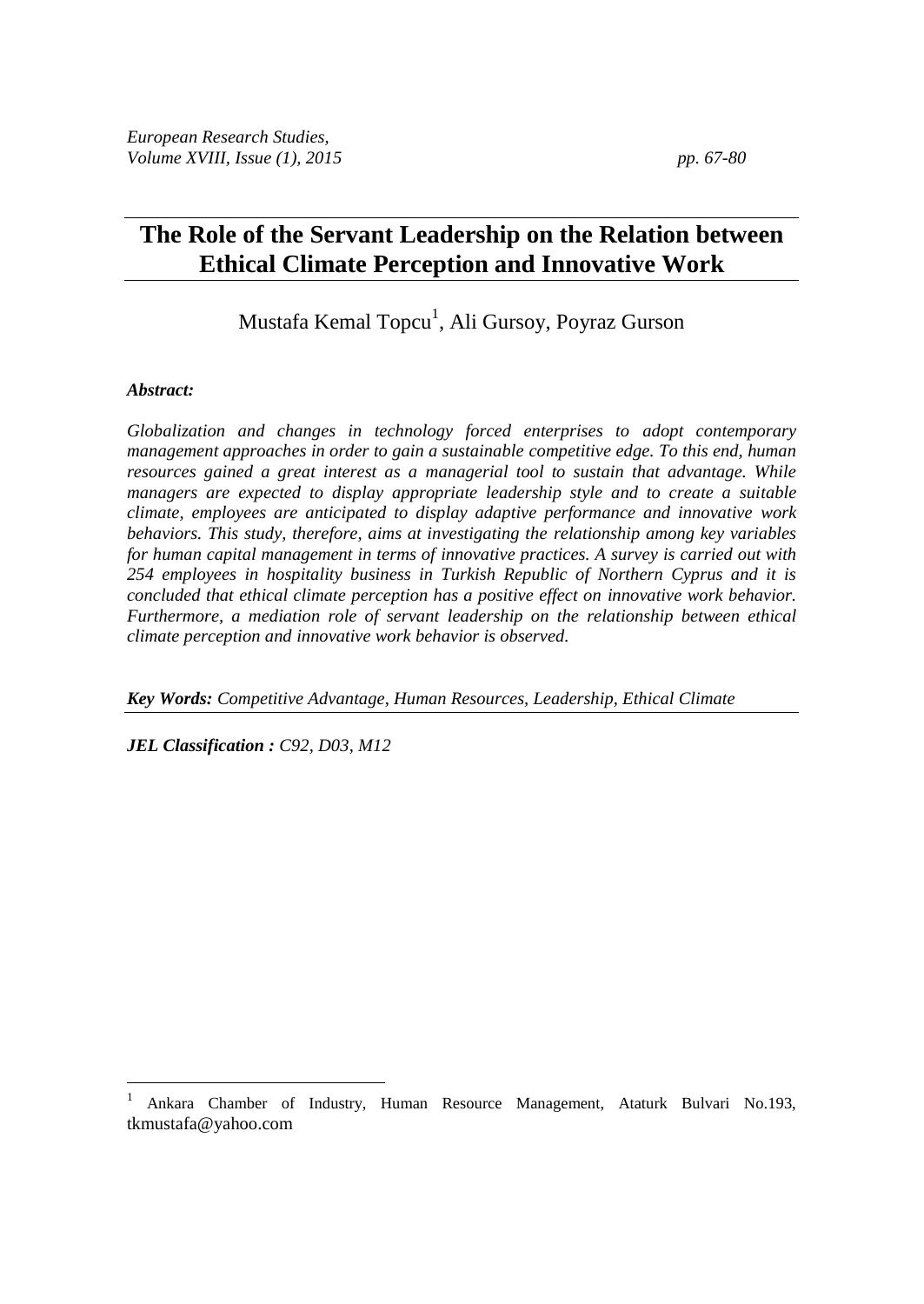## **1. Introduction**

Globalization and sudden changes in technology forced enterprises to adopt contemporary management approaches in order to gain a sustainable competitive advantage. Moreover, human factors emerged as a managerial instrument of maintenance of a sustainable competitive advantage. The adaptive performance, which the enterprises need in order to keep up with the changes and sustain their dominance in the market, will be carried out by means of human resources, whose intellectual and social capital as well as tacit knowledge would be utilized. Furthermore, employees in the service industry undertake duties in order to create differences against their competitors and achieve the organizational objectives via shaping the other factors of production even in different levels and forming various combinations (Öğüt & Kaplan, 2011: 191).

In this context, managers are forced to use the appropriate leadership methods and create a convenient organizational climate in order to improve employees' innovative work behaviors as they constitute one of the backbones of organizational achievement (Jong & Hartog, 2010; Havlíček et al., 2013; Thalassinos et al., 2012). On the other hand, it is a renowned fact that strategic flexibility cannot be achieved through classical management methods. In this framework, we come across researches about strategic leadership (Boal & Hooijberg, 2001), authentic leadership (Endrissat et al., 2007), transformational leadership (Reuvers et al., 2008) and servant leadership (Reed et al., 2011) in the literature. Besides, type of leadership plays a great role in the perception, formation and maintenance of ethical climate of an organization (Öğüt & Kaplan, 2011: 192). This role of leadership types in the creation of ethical climate has been proved by literature findings (e.g., Mulki et al., 2009).

However, explicit relationships between variables and effects of the demographic variables have been analyzed in the studies focus on ethical climate as the prerequisite of innovative work behaviors. Theoretical analysis, on the other hand, points out that type of leadership may have a role in this interaction. The objective of the analysis is, therefore, to assess the role of servant leadership on the effect of ethical climate perception on innovative work behaviors. Surveys were conducted on the employees working in the accommodation facilities in Turkish Republic of Northern Cyprus in order to measure the perception level of the employees and as a result, direct and indirect effects are discussed and findings are evaluated with regard to management and organizational studies.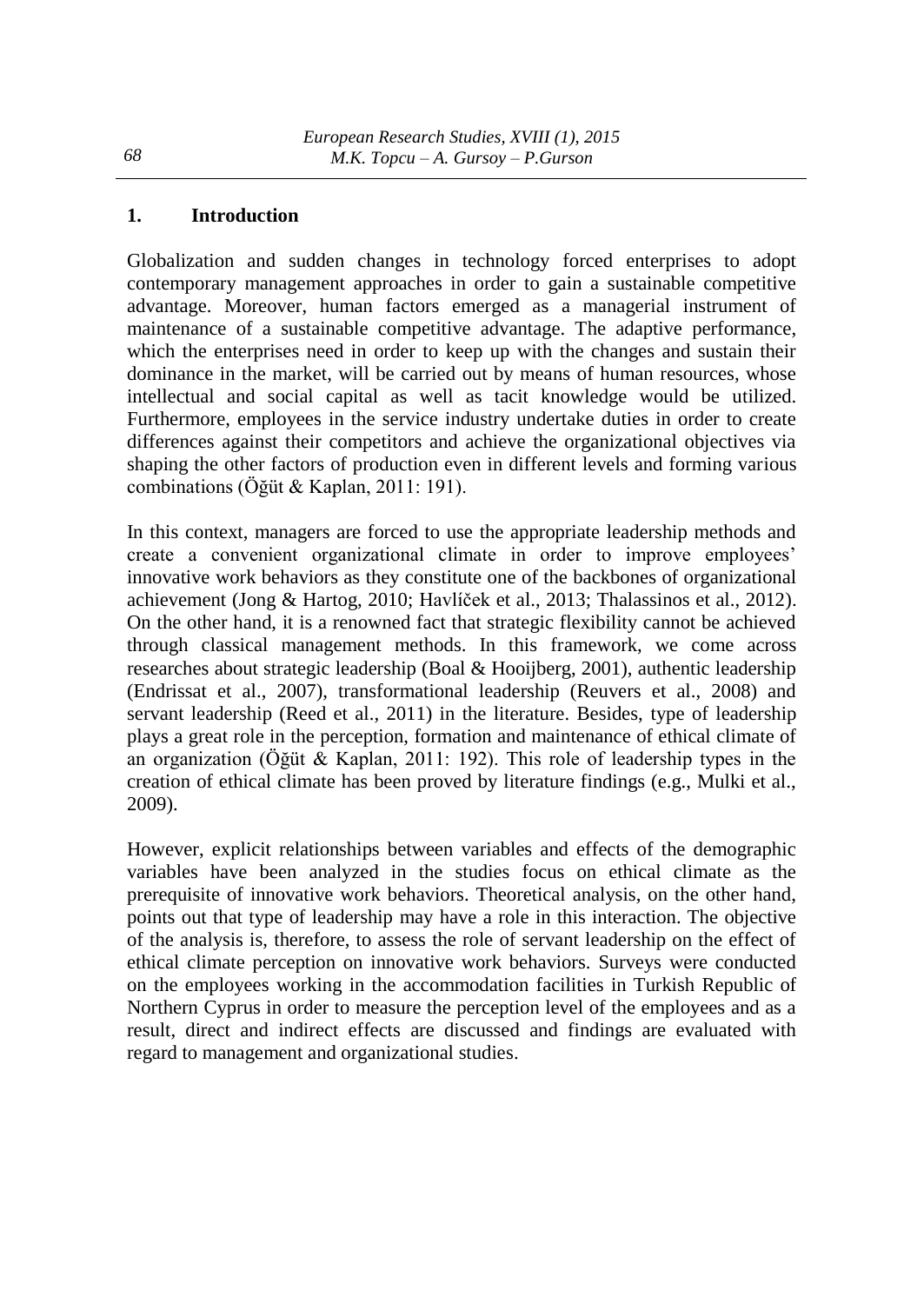# **2. Conceptual Framework**

## **2.1 Innovative Work Behaviors**

Recently, the fact that the importance of measuring the innovation as well as the innovation itself and thus discovering the employees with potential in an organization has become one of the significant issues that draw attention of the researchers and the business owners (Goldsmith, 1991). All kinds of innovations, typically, rely on the individuals. Absence of a certain person may hinder the achievement of innovation or delay the innovation itself. These kinds of people are deemed as the most successful employees (champions) by the other professionals creating the innovation (Nam & Tatum, 1997: 265). Each employee with the innovative behaviors, who struggles for an emphasized and common goal, is a factor that can provide a competitive advantage as innovation can. On the other hand, there is a correlation between the innovative skills of the enterprises and the innovative work behaviors of the employees (Cingöz & Akdoğan, 2011: 848).

Some of the literature on innovation focuses on innovative work behaviors as well as attitudes and characteristics of employees. Innovative work behaviors are related to ability of employees to create new ideas and enthusiasm to make ideas come true (Scott & Bruce, 1994; West & Farr, 1989). There is not a definite wording in the literature. Some researchers call it employee innovativeness (Axtell, 2000) or individual innovativeness (West & Altink, 1996). Overall, there is a consensus that certain personal features are related to innovative work behavior (Nicholson & West, 1988; Amabile, 1997; Rushton & West, 1988). Some are (1) tolerance against ambiguity, (2) will for stabilization and (3) self-confidence. Likewise, innate abilities are related to innovative behavior (Jong & Hartog, 2003: 17). To this end, innovative work behavior means the conscious realization of the new ideas in order to exploit the opportunities offered in an organization (Chang & Liu, 2008:1443; Cingöz & Akdoğan, 2011).

Innovative thought points out how the employees approach to the problems and solutions. An employee who tries solutions other than the regular and common ones will have a more innovative capacity compared to his/her colleagues. Employees who have innovative work behaviors can respond to customer demands in a faster and more appropriate way (Chang & Liu, 2008: 1443). Innovative work behaviors have a complicated structure that includes three different behaviors such as finding an idea, improving an idea and realizing an idea (Janssen, 2004: 202). Researching for new technologies, proposing alternative ideas to reach the goals, trying new methods and finding sources for the realization of the new ideas are considered as examples for innovative work behaviors (Cingöz and Akdoğan, 2011: 849).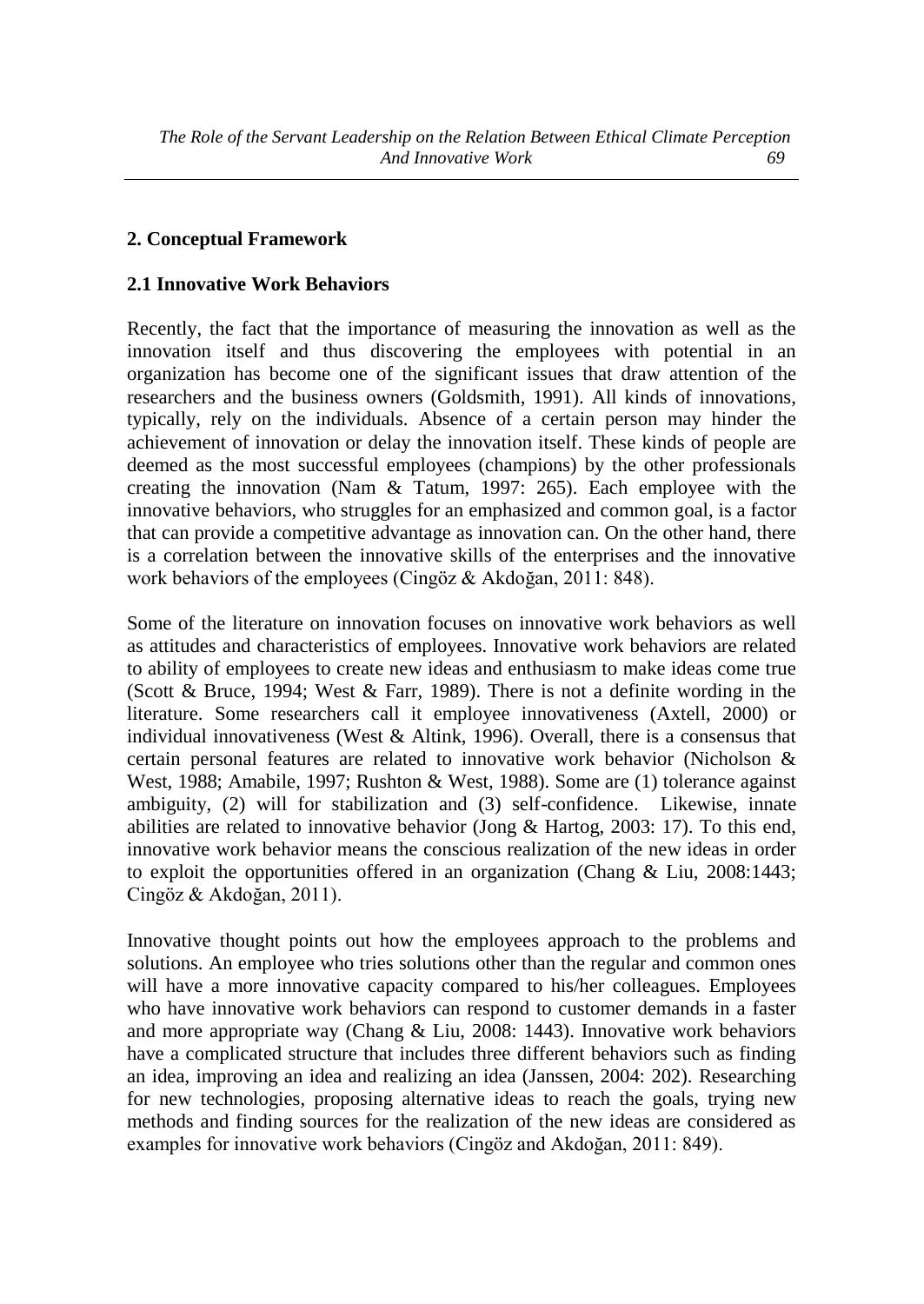# **2.2 Ethical Climate Perception**

The word climate bears the meaning of tendency and inclination. In terms of management literature, climate means the way of perception of the current conditions in an organization by the employees. Ethical climate is basically described as the corporate practices and procedures that explain the anticipated behaviors of employees (Büte, 2011: 172-173). Victor and Cullen define ethical climate as common perceptions about how to cope with ethical problems and what decent behaviors are in terms of ethics (Öğüt & Kaplan, 2011: 192).

Not only the interests of individuals, groups, and enterprises but also corporate social responsibilities, corporate procedures and standards as well as the environmental factors such as legal regulations have a role in the formation of the ethical climate (Büte, 2011:173). Among the factors that affect the innovative work behaviors of employees are leader-member relationship, characteristics of the job and the person as well as the organizational culture and climate (Cingöz & Akdoğan, 2011:848). The fact that innovative work behaviors exhibit a dynamic structure shows that they are more easily affected by organizational climate (Khan, Aslam & Riaz, 2012). Moreover, the type of leadership plays a crucial role in the perception, formation and sustainment of the ethical perception of an employee (Öğüt & Kaplan, 2011:192). This role of leadership in the creation of the ethical climate has been proved with findings (e.g.. Mulki et al., 2009). The hypothesis below has been put forward in the light of these explanations:

**Hypothesis 1:** The ethical climate perception has a significant and positive effect on innovative work behaviors.

#### **2.3 Servant Leadership**

The researches on the leadership contributed to the literature in terms of different definitions and concepts. The common points are generally based on a specific group and target as well as the leader-member interaction. Taking the changing global conditions into consideration, the adaptation of the new management approaches in the businesses is necessary for the employees to gain motivation and offer the best service. Servant leadership is therefore one of the recently recognized approaches.

Although the concept of servant leadership was first introduced by Greenlaf in the 1970s, it is no later than early 2000s that it has been attached great importance in the literature and was associated with the issues such as leadership styles and features, leader-member exchange and organizational culture (Lanctot & Irving, 2010:28).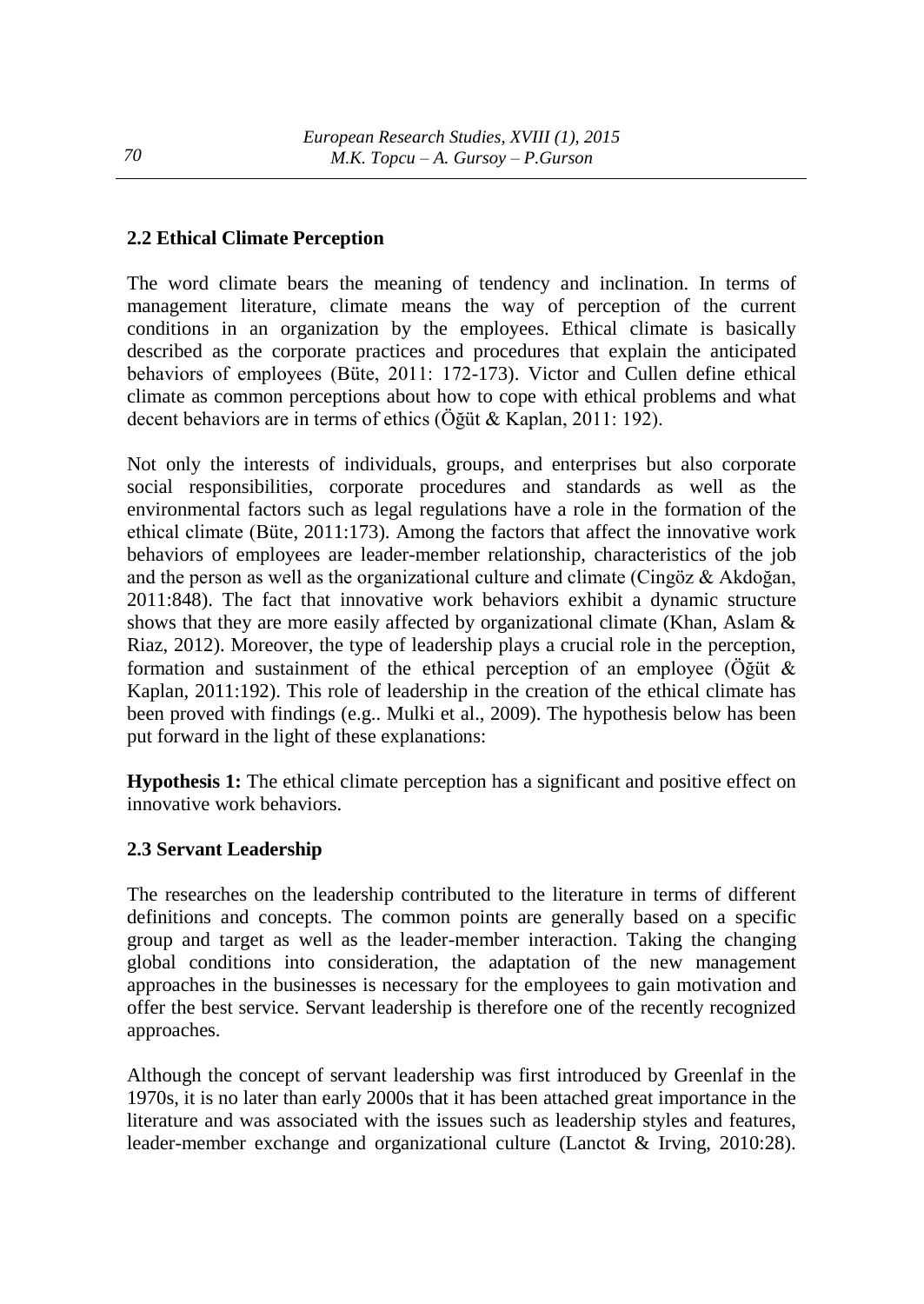Behavioral researches conducted by Spears (2002), Laub (2003), Patterson (2003), Winston (2003) and Covey (2006) shed some light on the characteristics of the servant leadership (Lanctot & Irving, 2010). Dennis and Winston (2003) and Dennis and Bocernea (2003) are the other behavioral researchers in this framework (Aslan & Özata, 2011). Nonetheless, ambiguity about the definition of the servant leadership and its impact in terms of the organization still continue (Lanctot & Irving, 2010:29). According to Greenlaf, servant leadership includes cooperation, trust, attendance of the employees and using the power available in an ethical way (Aslan and Özata, 2011:139). Within the core of the servant leadership lie the concepts "humanity-focused" and "perfect service" (Dinçer & Bitirim, 2007). The servant leadership is based on persuasion and being a sample rather than management and control (Lanctot & Irving, 2010:34).

The constant emphasis on ethics and leadership for years has gained more meaning with the concept of servant leadership (Lanctot & Irving, 2010). Patterson (2003), Parolini (2004), Wallace (2006), Winston (2003), Whetstone (2005) and Covey (2005) explain the relationship between ethics and servant leadership (Lanctot & Irving, 2010:29). The hypothesis below has been put forward within the light of the studies discussed.

**Hypothesis 2:** There is a significant and positive relationship between ethical climate and servant leadership.

The innovation process focuses firstly on the discovery of the opportunities as well as the production and choice of proper solutions for the customer demands while transforming them into appealing concepts. This process requires much organizational creativity. The last phase of the innovation process is to transform the concepts into new products and services and put them into the market in the most efficient and fastest way. The innovative leaders have some unique features, which are 1) transparency to the outer world and curiosity, 2) developing ideas about the circumstances, 3) patience for the results, 4) adopting the risks, 5) enthusiasm for new tries and 6) tolerance against failure (Deschamps, 2005:32).

As noted by Scott and Bruce (1994:584), it is a common fact in the literature that the leadership is effective during the innovation process. Furthermore, the existence of innovative work behaviors is referred mostly to the leadership (Khan, Aslam & Riaz, 2012:18). However, neither theoretical nor observational researches have been made in this field at all (Scott & Bruce, 1994:584). Especially, leader-member exchange seems to have been associated with the innovative work behaviors in a positive way (Scott & Bruce, 1994:584). When it comes to the innovation, the leaders are not usually interested in traditional resources such as research and development departments in order to contribute to the new big ideas. They give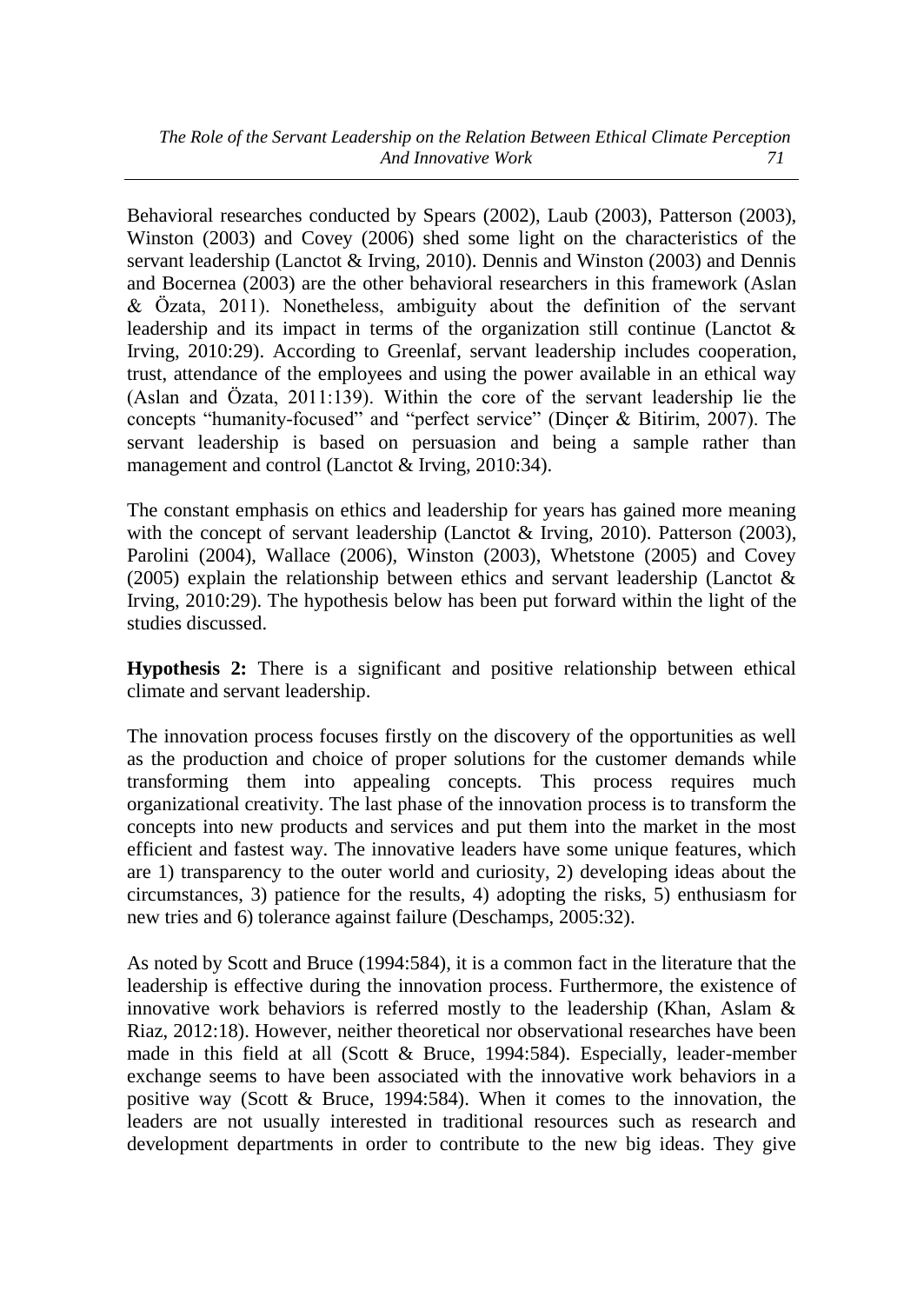importance to the ideas of their employees and partners who aim to improve the organization. The dedicated employees are the ones who have the most enthusiasm about contribution to the organization (Krueger & Killham, 2006:274).

It is known that the transformational and transactional leadership (Khan, Aslam & Riaz, 2012) as well as the participative leadership positively affect the innovative work behaviors. When the leaders increase and improve the interests of their employees and create an atmosphere of consciousness and acknowledgement by having their employees ignore their self-interests for the interests of the general, the transformative leadership style is put into practice (Bass, 1990). The experimental data supports the activity of this sort of behaviors (Kelloway, Barling & Helleur, 2000:145). The hypothesis below has been put forward within the light of these studies:

**Hypothesis 3:** There is a significant and positive relationship between the innovative work behaviors and servant leadership.

The leadership has an indirect effect since it affects the creation of the climate perception (Scott & Bruce, 1994:584). Employees follow the leaders; because they believe that the latter have a better vision and know how to reach the goals. The organizations must have faith in vision, strategy and the goals of the leaders as the innovation literally means a journey to the unknown. Organizations are based on many open and tacit values. Learning, participation, personal development and contribution are the values that form the innovation. Culture, however, can be defined as the reflection of the leadership and basic values.

The culture is a platform where the activities, practices, business interactions and innovative researches take place. A flexible and supportive atmosphere that feeds and encourages respect, praises success, and embraces both risks and ideas plays a critical role for innovation (Hattori & Wycoff, 2002:28). Moreover, the managers can affect the behaviors of their employees by changing ethical climates of organizations (Büte, 2011:173). The findings related to the relationship between the servant leadership and ethical climate perception and innovative work behaviors point out the possible mediation role of the servant leadership. Therefore, the hypothesis below has been put forward:

**Hypothesis 4:** The servant leadership has a mediation role on the effect of ethical climate perception on innovative work behaviors.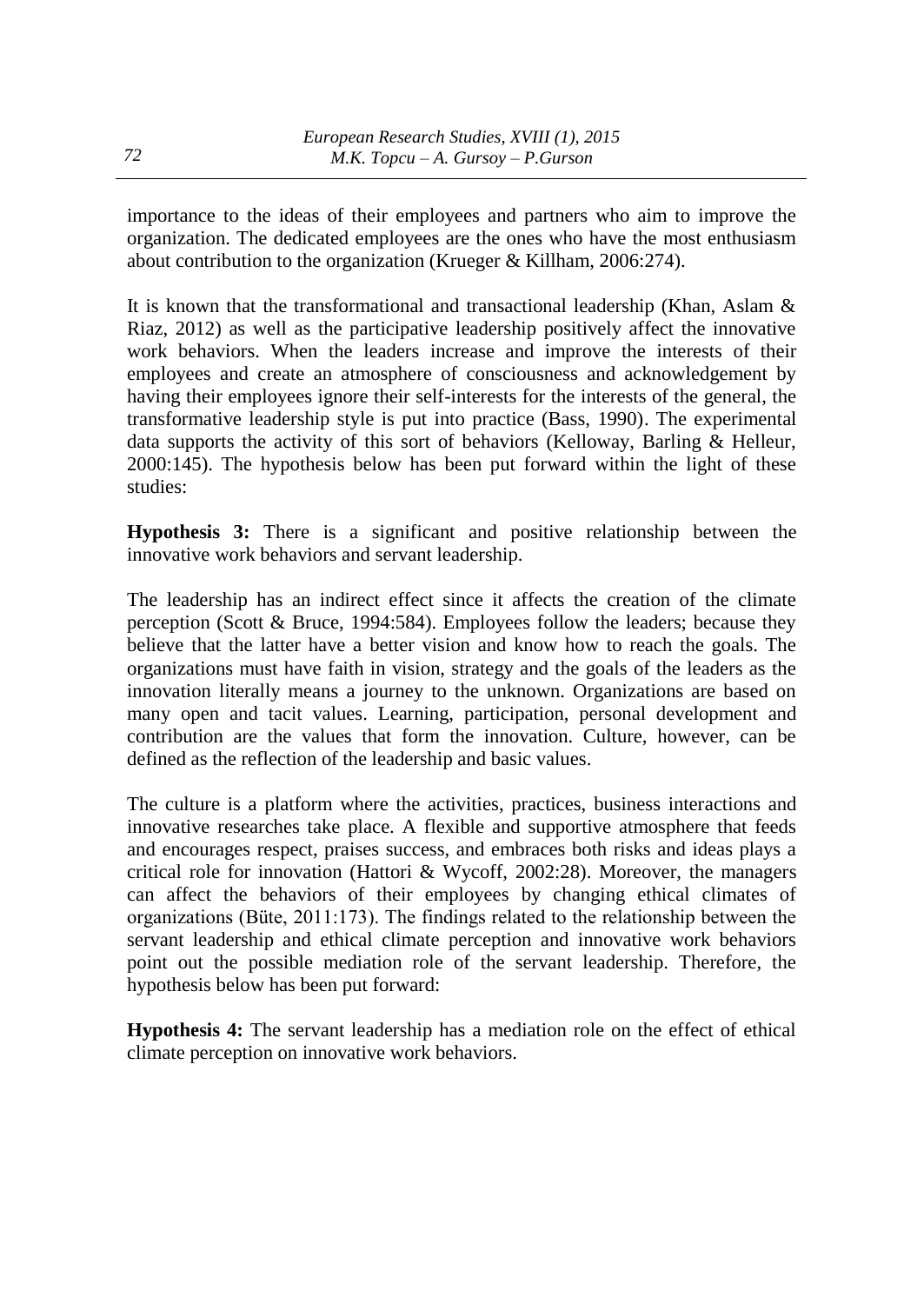# **3. Method**

## **3.1 Participants**

254 employees participated in the survey. The target number of employees was 400 for the survey; however, only the %63,5 provided feedbacks. The average age of the participants is 27,1 (sd=7,28; min=16, max=54) and the average term of employment is 2 years. The other demographic variables are presented in Table 1. The employees are mostly male, single and with an education level of high school or higher (college, university etc.).

# **Table 1 Descriptive Statistics**

| Factor                 |                            | Frequency | Percentage |  |
|------------------------|----------------------------|-----------|------------|--|
|                        | Male                       | 162       | 63,8       |  |
| Sex                    | Female                     | 92        | 36,2       |  |
|                        | Single                     | 180       | 74         |  |
| <b>Marital Status</b>  | Married                    | 74        | 29,1       |  |
| <b>Education Level</b> | <b>Intermediary School</b> | 24        | 9,4        |  |
|                        | <b>High School</b>         | 112       | 44,1       |  |
|                        | <b>Associate Degree</b>    | 35        | 13,8       |  |
|                        | Master and higher          | 83        | 32,7       |  |

#### **3.2. Measurement Scales**

Ethical Climate Perception Scale (translated into Turkish by Büte (2011) in order to measure the structural equity model that was formed on the basis of the hypothesis) and the Servant Leadership Scale (developed by Dennis and Winston (2003) and translated into Turkish by Aslan and Özata (2011)) are used in the study. Innovative Work Behavior Scale, developed by Hurt, Joseph and Cook (1977) and used by Goldsmith (1991), was translated into Turkish by the researchers. The retranslation was made by the linguists who have a good command of the both languages. A group of academicians who at least completed a master program in the fields of human resources, psychology, management and organization was consulted. The scale took its final form as a result of the group consensus.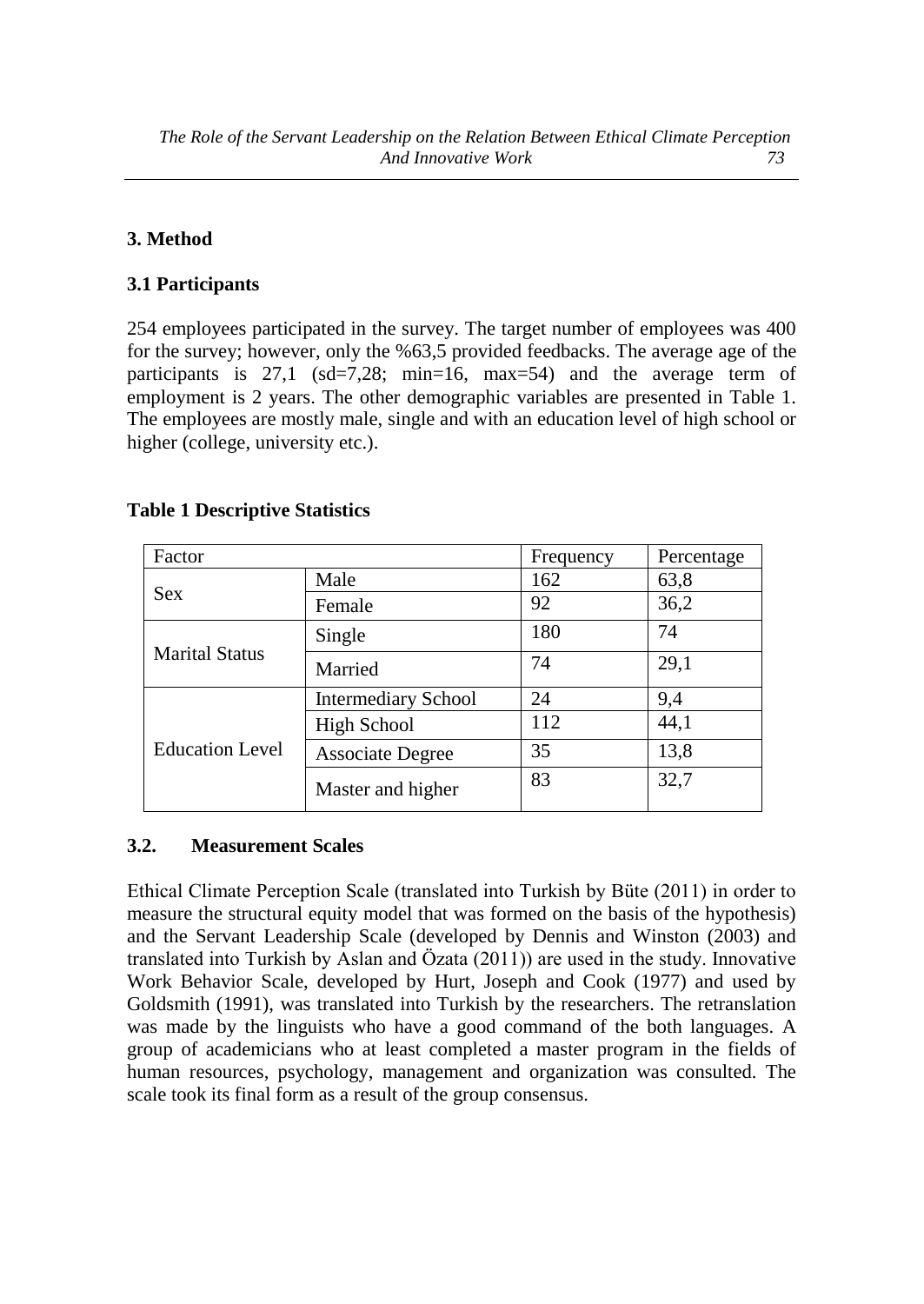# **3.3. Validity of the Scales**

The exploratory factor analysis and confirmatory factor analysis were carried out on innovative work behaviors scale (IWBS) and the other scales respectively. The KMO value of the exploratory factor analysis is 0,839 and the value of the Barlett's Sphericity test is <0,001, which is deemed as sufficient to continue the test. The "Maximum Likelihood" method and the "Varimax" method are preferred for the exploratory factor analysis and the transformation method, respectively. As a result of the evaluation of the factor weights, two questions weighted less than 0,10 are omitted from the analysis. As a result of the exploratory factor analysis, IWBS reveals a double factor structure.

These factors are named as creative leadership (Cronbach  $\alpha$ =0,88) and openness to innovation (Cronbach  $\alpha=0,57$ ) by the researchers. The original scale has 4 factors, which are "will to try" (Cronbach  $\alpha=0,84$ ), "finding the original" (Cronbach  $\alpha=0.86$ ), "idea leadership" (Cronbach  $\alpha=0.65$ ) and ambiguity (Cronbach  $\alpha=0.63$ ). As creativity and innovative work behaviors are seen as the source of innovation and the practice of the creative ideas respectively (Çalışkan, Akkoç & Turunç, 2011), the names of the dimensions are thought to be meaningful. In this framework, the monofactor structure of the confirmative factor analysis and the ethical climate perception scale (ETPS) and the second-level multi-factor structures of the servant leadership scale (SLS) and the IWBS are tested. As it is obviously seen from the findings of the confirmative factor analysis in Table 2, the tested structures of the scales are confirmed.

| Scale/Model $\Delta \chi^2$ |                                  | df  | $\Delta \chi^2/df$ | <b>RMR</b> | <b>RMSEA</b> | <b>CFI</b> |
|-----------------------------|----------------------------------|-----|--------------------|------------|--------------|------------|
| <b>ECPS</b>                 | 34,440                           | 14  | $2,460*$ 0.049     |            | 0,076        | 0,975      |
| <b>IIBS</b>                 | $292,277$   116   2,520*   0,099 |     |                    |            | 0,078        | 0,884      |
| <b>SLS</b>                  | 159,997                          | 172 | $2,222*$           | 0,069      | 0,070        | 0,943      |

**Table 2 Confirmative Factor Analysis Results of the Scales** 

Note: RMSEA= Root Mean Square Error of Approximation; CFI= Comparative Fit Index; RMR= Root Mean Square Residual.

ECPS= Ethical Climate Perception Scale; IWBS = Innovative Work Behaviors Scale, SLS= Servant Leadership Scale.

 $*p < .001$ .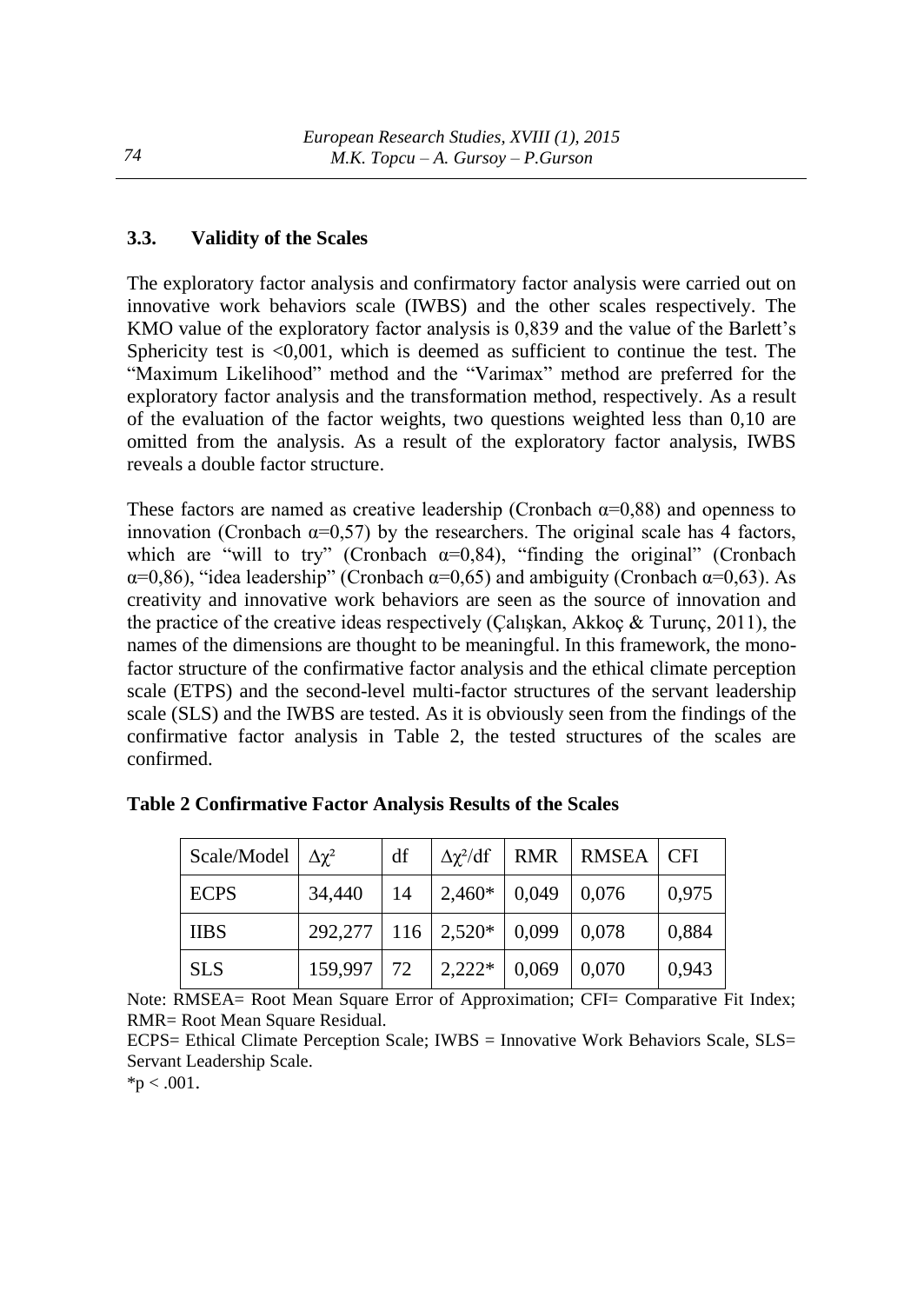#### **4. Findings**

Means, standard deviations, reliability coefficient and correlation between variables are indicated below in Table 3.

**Table 3 Reliability Values of the Deviations and the Correlations** 

| <b>Factor</b>                 | <b>Mean</b> | <b>SD</b> | C.A. |         |           |  |
|-------------------------------|-------------|-----------|------|---------|-----------|--|
| <b>1. Ethical Climate</b>     | 3,47        | .573      | .864 |         |           |  |
| 2. Innovative Work Behaviours | 3,60        | .506      | .727 | .429*   |           |  |
| 3. Servant Leadership         | 3,42        | .786      | .897 | $.628*$ | .342<br>∗ |  |

SD= Standard Deviation, C.A.= Cronbach alpha (reliability coefficient)  $* p < .01$ (One direction).

The findings suggest that the ethical climate perception has a significant and positive relationship ( $r=0.429$ ,  $p<01$ ) with innovative work behaviors. Likewise, we can observe the same relationship between servant leadership and ethical climate perception  $(r=0.628, p<0.01)$ . A similar relationship between innovative work behaviors and servant leadership is also observed  $(r=0.342, p<.01)$ . In order to test the mediation role of the servant leadership on the effect of ethical climate perception on innovative work behaviors, the regression analysis method consisting 3 phases suggested by Baron and Kenny (1986) was employed.

Therefore, 2 separate structural equity models were designed in order to observe the direct and indirect effects at the same time and tested by means of AMOS 16.0 package program. Baron and Kerry agree that 3 different circumstances need to take place in order for us to talk about the presence of the mediation role: 1) The independent variable must have an impact on the dependent variable, 2) the mediatory variable must have an impact on the dependent variable, 3) when the mediatory variable is included in the analysis, a change must be observed in the impact of the independent variable on the dependent variable and the former must have a significant impact on the dependent variable.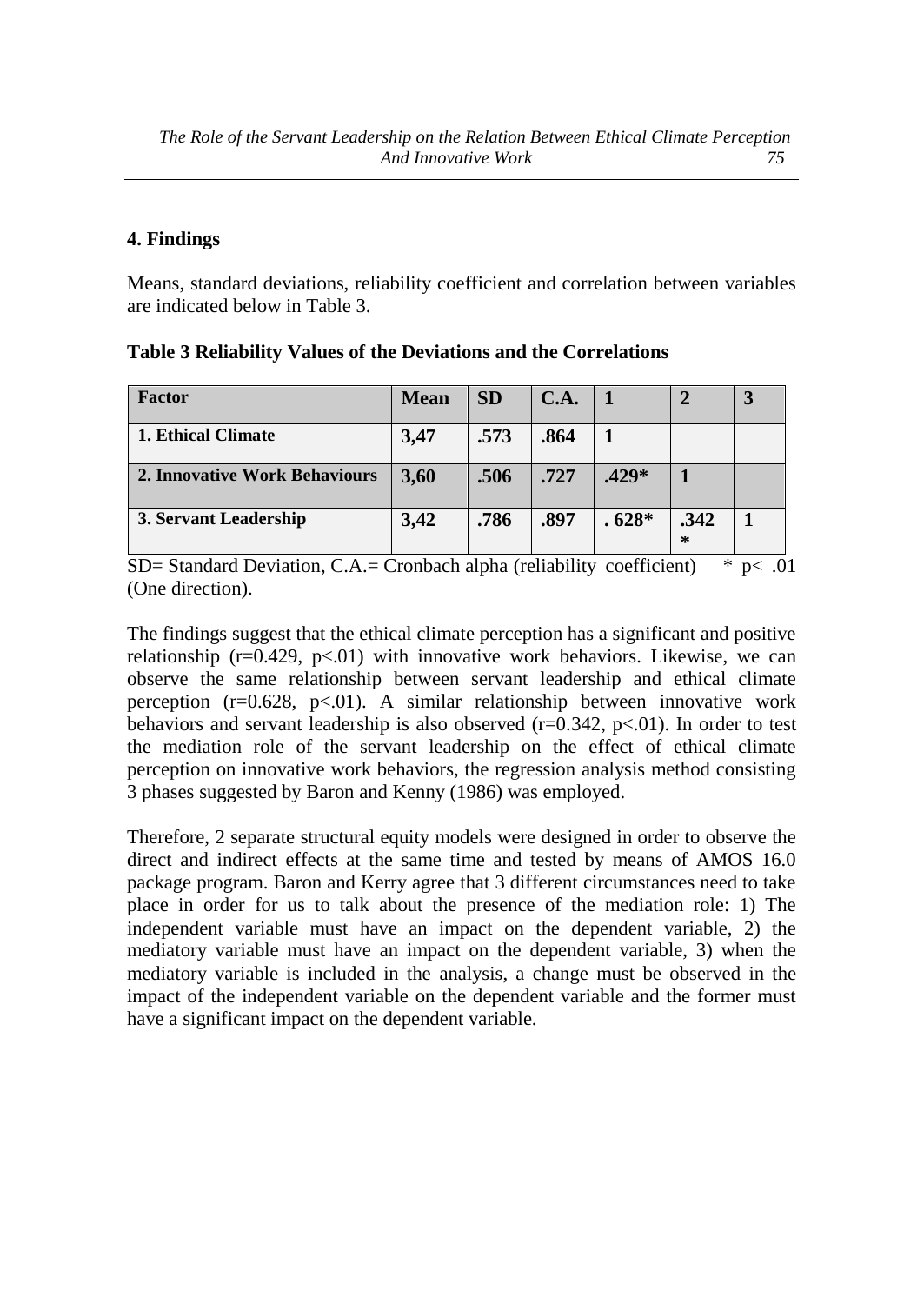#### **Table 4 Structural Equity Models**

| Phase | <b>Measuring Model</b>                         | $\Delta \chi^2 / df$ | <b>RMSEA</b> |
|-------|------------------------------------------------|----------------------|--------------|
|       | <b>Ethical Climate Perception-&gt;</b>         | 2,16                 | 0,068        |
|       | <b>Innovative Work Behavior</b>                |                      |              |
|       | Ethical Climate perception->                   | 1,819                | 0,057        |
|       | Servant Leadership -> Innovative Work Behavior |                      |              |

In the first phase of the analysis, it was determined that the measuring model, which was formed in order to research the impact of the ethical climate perception on the innovative work behaviors, exhibited a good fit  $(\Delta \chi^2/df=2,165$  and RMSEA=0,068). The servant leadership was included in the model in the second phase of the analysis; and likewise, the measuring model exhibited a good fit  $(\Delta \chi^2/df=1,819)$  and RMSEA=0,057). The fit-of-goodness index values of the measuring models are as follows in Table 4. The measuring models were applied in order to research the mediation and the path analysis coefficients obtained are as follows in Table 5.

#### **Table 5 Path Analysis Coefficients**

| <b>Phase</b>                | <b>Structural Model</b>                                  |                | S.E.           | n              |
|-----------------------------|----------------------------------------------------------|----------------|----------------|----------------|
|                             | Ethical Climate ->                                       | 0,280          | 0,081          | 0,000          |
|                             | <b>Innovative Work Behavior</b>                          |                |                |                |
| $\mathcal{D}_{\mathcal{L}}$ | Ethical Climate ->                                       | 0,095          | 0,037          | 0,011          |
|                             | <b>Innovative Work Behavior</b>                          |                |                |                |
|                             | Ethical Climate -><br>Servant Leadership                 | 0,709<br>0,192 | 0,066<br>0,055 | 0,000<br>0,000 |
|                             | Servant Leadership -><br><b>Innovative Work Behavior</b> |                |                |                |

β= Path Coefficient, S.E.=Standard Error.

#### **5. Conclusion**

The objective of this study is to investigate the mediation role of the servant leadership in the relationship between ethical climate perception and innovative work behaviors by means of an integrated model. The facts that the relationships between the variables did not receive enough attention and only linear relationships were analyzed in the researches make it obvious that more studies should be carried out in this field. Unlike former studies, the relationship between the variables was tested via a structural equation model in order to contribute to the literature and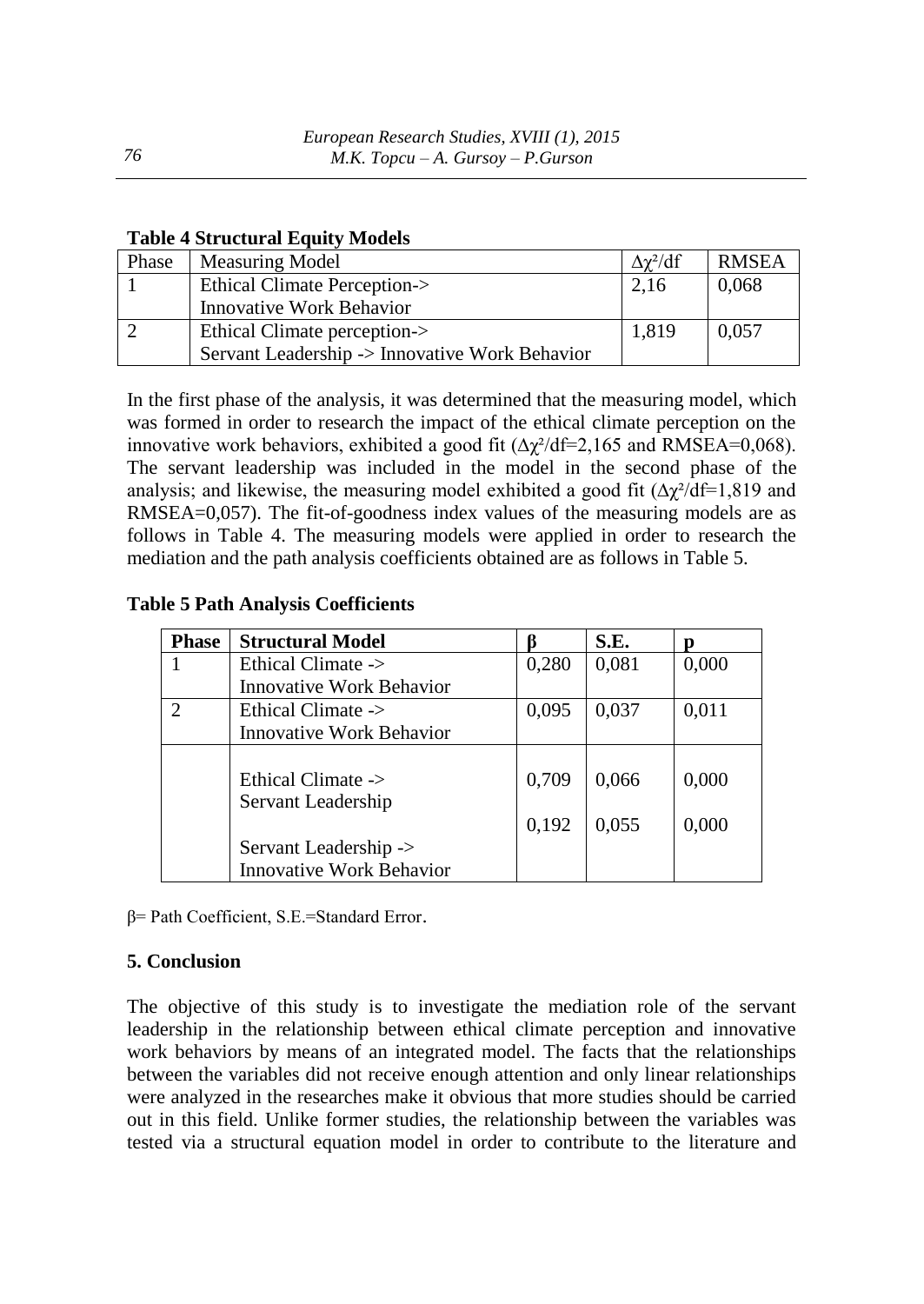reach the findings that the researchers need for their further work. A positive relationship is observed among the variables in the literature.

However, when the analyses were carried out with a significance level of %99 and the servant leadership is included in the model, the impact of ethical climate perception on innovative work behaviors becomes insignificant. Therefore, it is possible to state that servant leadership plays a mediation role in the relationship. As a result, all hypotheses in the study are supported. Also, servant leadership researches are made on education and partially health sector (e.g., Aslan and Özata, 2011) in Turkey. Through this study, it was determined that servant leadership is a type of leadership that may be practiced in the hospitality sector as well. Besides, Turkish version of innovative work behavior scale was adapted and its validity was presented by exploratory and confirmatory factor analyses.

Furthermore, the study gives some clues to business owners and managers. Among the capital types used, the enterprises should take into consideration psychological, social, and intellectual capital regarding the individuals. Once success and sustainability rely on the performance and activity of employees in the hospitality business (Taşkıran, 2006: 170), competitive edge may be achieved and then retained by human capital. The business owners and managers should strive to form an ethical climate in their organizations in order to manage and take advantage of capabilities and competencies of employees. Only when ethical behavior becomes a part of corporate policy, labor productivity may be improved. Employees are the source of innovation, which is a critical component for corporate strategy.

The climate of the organization to be formed in order to reveal innovative work behaviors has an untrivial significance. Also, it is possible to manage employee behaviors in parallel with employer expectations when a convenient atmosphere and fair working conditions are created for employees. Therefore, it is as much important to create an ethical climate as to sustain this perception. Among important duties of managers are to strengthen skills of the employees, to make them familiar with the concept of service and to shape their future. This way of thinking, which makes managers embrace servant leadership philosophy, makes it possible for employees to improve their organizational attitudes and behaviors.

Meanwhile, the academicians and the researchers have a crucial role here. It is thought that the study, which assesses innovative work behaviors, can be enriched in terms of social culture. Moreover, financial and non-financial performance of organizations as well as individual performances may be included in the scope of the study. Organizational behaviors and attitudes such as organizational identification, organizational citizenship, job satisfaction and organizational commitment, which employees can improve together with ethical climate perception, seem to be among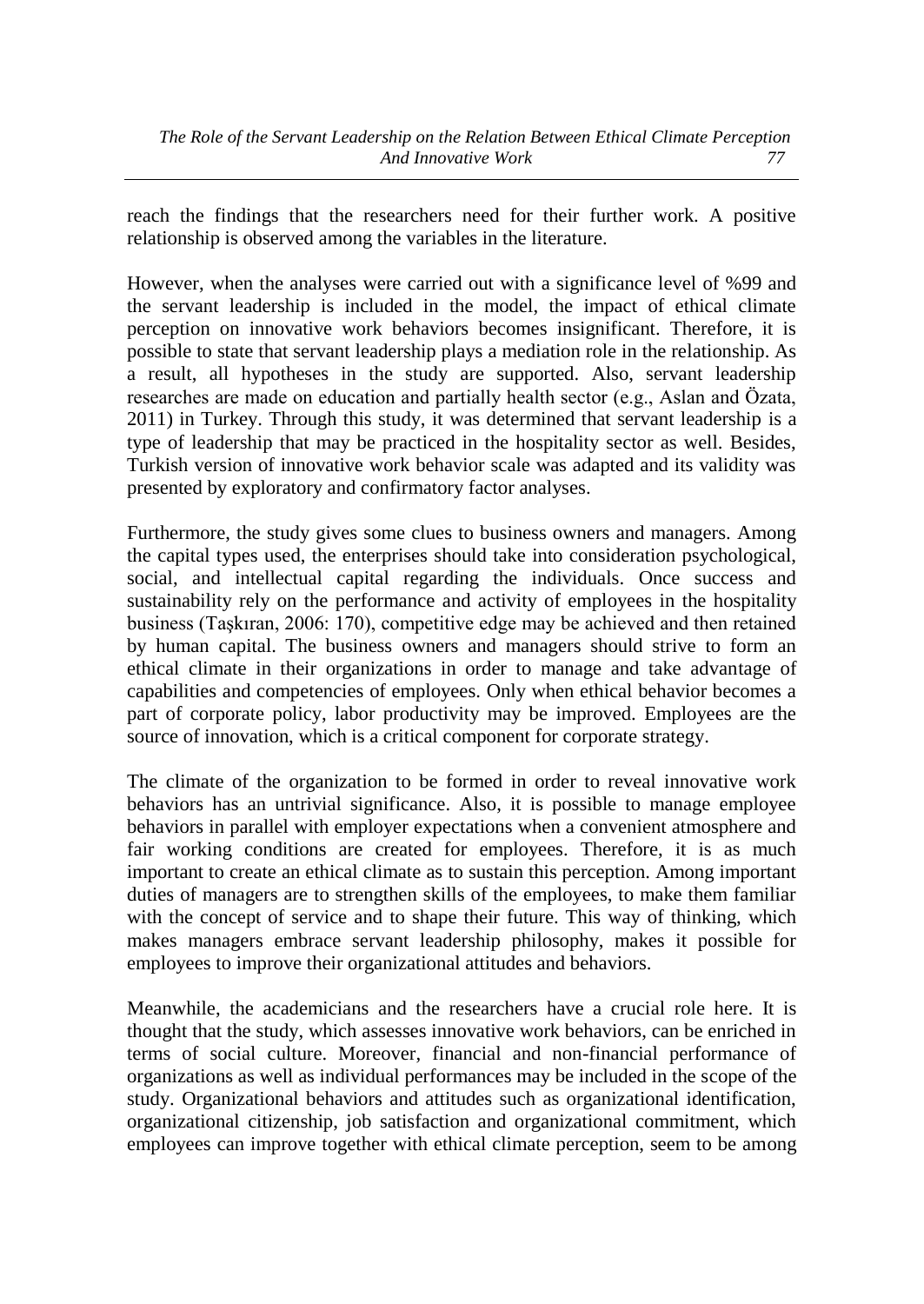the issues in need of more research. However, some limitations should be taken into account while assessing the findings of the study. Firstly, data collection instruments used in the study are prone to the social popularity effect as the study is crosssectional. The primary reason here is that the measuring instruments that measure the individual perceptions may not reflect the real performances of the participants. The questions of reverse coding took place in the scales in order to eliminate this situation. Next, it should be noted that the research was not designed in a longitudinal frame. Thus, different findings may be observed in different time frames. The third limitation is about the sample itself. Since the sample contains the organizations in hospitality management, one should be careful while making a generalization.

#### **References**

- Andreia, I. (2012), "Conceptual Approach of Leadership and Employees' Individual Performance Relationship", *[The Journal of the Faculty of Economics](http://ideas.repec.org/s/ora/journl.html)*, Vol 1, Issue 1, 1021-1026
- Ariani, D.W. (2012), "The Relationship between Social Capital, Organizational Citizenship Behaviors and Individual Performance: An Empirical Study from Banking Industry in Indonesia", *Journal of Management Research*, Vol. 4, No. 2, 226-241
- Aslan, Ş. and Özata, M. (2011), "Servant Leadership among Medical Staff: Investigation of Validity and Reliability of Dennis-Winston and Dennis-Bocernea Servant Leadership Scales", *Journal of Management and Economics*, 18:1, 139-154
- Baron, R.M. and Kenny, D.A. (1986), "The Moderator-Mediator Variable Distinction in Social Psychological Research: Conceptual, Strategic and Statistical Considerations", *Journal of Personality and Social Psychology*, 51, 1173-1182
- Büte, M. (2011), "Relationship among Ethical Climate, Organizational Trust and Personal Performance", *The Journal of Faculty of Economics and Administrative Sciences*, Atatürk University, Vol.25, No. 1, 171-192.
- Chang, L. and Liu, C. (2008), "Employee Empowerment, Innovative Behavior and Job Productivity of Public Health Nurses: A Cross-Sectional Questionnaire Survey", *International Journal of Nursing Studies*, 45, 1442–1448.
- Cullen, J., Victor, B. and Stephens, C. (1989), "An Ethical Weather Report: Assessing the Organizations Ethical Climate", *Organizational Dynamics*.
- Çalışkan, A., Akkoç, İ. and Turunç, Ö. (2011), "The Role of Motivational Behaviors On Improving The Organizational Performance: The Mediating Role Of Innovativeness And Entrepreneurship*", The Journal of Faculty of Economics and Administrative Sciences*, S. Demirel University, 16:3, 363-401.
- Deschamps, J. (2005), "Different Leadership Skills for Different Innovation Strategies", *Strategy & Leadership*, Vol. 33 No. 5, 31-38.
- Dinçer, M.K. and Bitirim, S. (2007), "Raising the Value of Organizational Culture Studies with Servant-Leadership Understanding", *Journal of Faculty of Communication*, İstanbul University, 28, 61-72.
- Goldsmith, R.E. (1991), "The Validity of a Scale to Measure Global Innovativeness", *Journal of Applied Business Research*. 7:2, 89-97.